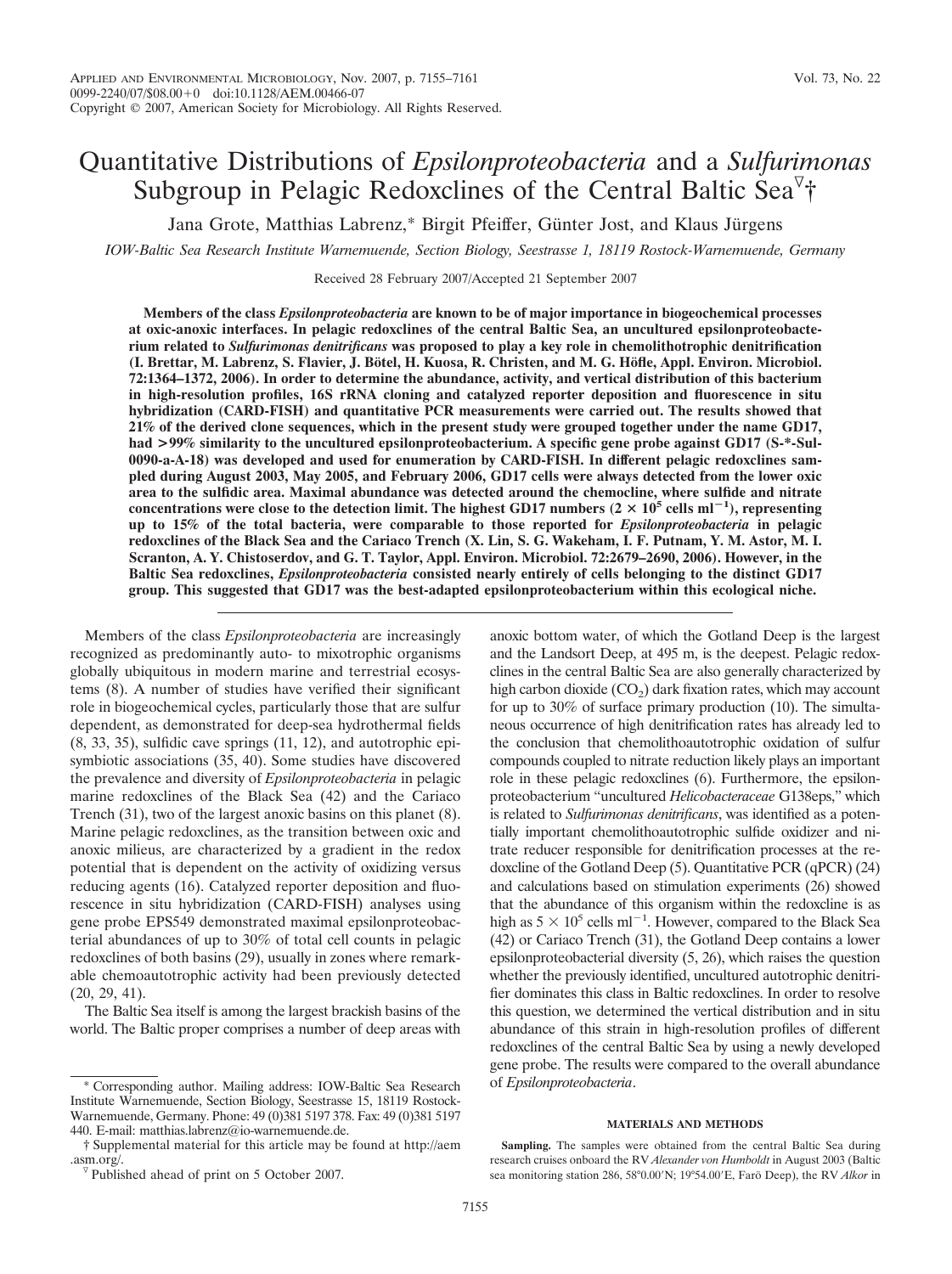May 2005 (station 271, 57°19.2'N; 20°03'E, Gotland Deep), and the RV Maria S. *Merian* in February 2006 (station 271). Water samples from different depths around the chemocline, which we define as the shallowest appearance of sulfide, were collected in free-flow bottles attached to a conductivity, temperature, and depth rosette. Electrodes for salinity and temperature measurements were also attached to the conductivity, temperature, and depth rosette. Concentrations of inorganic nutrients, oxygen, and hydrogen sulfide were analyzed immediately after sampling, as described elsewhere (15).

CO<sub>2</sub> dark fixation. CO<sub>2</sub> dark fixation rates were determined using a modification of the method described by Steemann-Nielsen (39). Accordingly,  $100 \mu$ Ci  $[$ <sup>14</sup>C]bicarbonate in anoxic solution (specific activity, 53.0 mCi mmmol<sup>-1</sup>; Hartmann Analytic GmbH, Braunschweig, Germany) was added to 120-ml Winkler bottles containing the collected samples. After incubation at in situ temperatures for 24 h in the dark, the samples were filtered through  $0.2$ - $\mu$ m filters and then exposed to HCl fumes. Radioactivity was counted in a scintillation counter (Packard).

**Bacterioplankton preparation.** For FISH and total cell counts, 100-ml portions of water samples were directly transferred to glass bottles and fixed with particle-free formaldehyde (2% final concentration) for 2 to 5 h at 4°C. Portions of 40 to 45 ml were filtered onto white polycarbonate membrane filters (type GTTP; pore size,  $0.2 \mu m$ ; diameter,  $47 \mu m$ ; Millipore). The filters were then rinsed with sterile seawater, air dried, and stored at  $-80^{\circ}$ C until further processing. For DNA extraction, 1 to 2 liters of water samples was filtered onto white Durapore filters (type GVWP; pore size, 0.22 µm; diameter, 47 mm; Millipore) and frozen at  $-80^{\circ}$ C.

**16S rRNA gene clone library construction and RFLP.** A bacterial 16S rRNA gene clone library was prepared from a genomic DNA extract originating from the Farö Deep (depth of 110 m). Nucleic acids were extracted by the procedure of Schauer et al. (36). To amplify nearly full-length 16S rRNA genes from the total community DNA, the bacterial primer system 27f (5-AGAGTTTGATCC TGGCTCAG-3) and 1492r (5-GGTTACCTTGTTACGACTT-3) (27) was used for PCR. PCR mixtures (50  $\mu$ l) contained 1× PCR buffer, 250  $\mu$ M of each deoxynucleoside triphosphate,  $0.15 \mu M$  of each forward and reverse primer, and 1.25 U *Taq* polymerase (Fermentas). The reaction mixtures were incubated in a MyCycler (Bio-Rad) under the following conditions: initial denaturation at 94°C for 5 min; 30 cycles, with 1 cycle consisting of 94°C for 1 min, 45°C for 45 s, and 72°C for 90 s; followed by one cycle of 72°C for 2 min. The PCR products were purified (MinElute PCR purification kit; Qiagen) and then cloned following the manufacturer's instructions using the pGEM-T Easy vector system (Promega) together with competent *Escherichia coli* JM109 cells. For restriction fragment length polymorphism (RFLP) and sequencing, the inserted fragment was PCR amplified with the vector-specific primers T7 and SP6. The unpurified PCR products were digested with the restriction enzymes Hin6I (HhaI) and MspI (HpaII) (Fermentas). Restricted fragments were analyzed by gel electrophoresis, and restriction patterns were compared visually. 16S rRNA gene clones with identical band patterns were merged into one RFLP group, and representative cloned fragments were sequenced by Seqlab (Göttingen, Germany) and JenaGen (Jena, Germany) using the primers 27f, 1492r, 533f [5-GTGCCAGC(A/C)GC CGCGGTAA-3'] (27), and com2rpH (5'-CCGTCAATTCCTTTGAGTTT-5')  $(37)$ 

**Phylogenetic analysis.** 16S rRNA gene sequences were examined for accuracy using the software program SeqMan (DNAstar) and checked for chimeras using the Bellerophon program (19). Phylogenetic affiliations of the partial 16S rRNA sequences were initially estimated with the program BLAST (2). Sequences were aligned using the ARB software package (30). Sequences with similarity greater than 99% were grouped and named GD17. Phylogenetic trees were constructed based on sequences of approximately 1,400 nucleotides. These sequences were reduced to unambiguously alignable positions using group-specific filters. An evolutionary-distance dendrogram was constructed using the Jukes-Cantor correction and neighbor joining followed by maximum likelihood and maximum parsimony analyses.

**Probe design.** A specific probe against GD17 cells was designed with the PROBE\_FUNCTION tool of the ARB package. Probe specificity was validated by employing the PROBE\_MATCH tool of the ARB package and BLAST. Horseradish peroxidase (HRP)-labeled probes used in this study were synthesized by Biomers (Ulm, Germany). The newly designed S-\*-Sul-0090-a-A-18 probe, which was named according to the Oligonucleotide Probe Database nomenclature (1), is abbreviated hereafter as SUL90. The specificity of the newly designed SUL90 probe, was experimentally tested by whole-cell hybridization with positive- and negative-control bacterial strains. The epsilonproteobacteria *Sulfuricurvum kujiense* (ATCC BAA-921T) and *Sulfurimonas denitrificans* (ATCC 33889T) and the gammaproteobacterium *Methylophaga marina* (ATCC 35842T) served as negative controls (Table 1). All strains were cultivated follow-

| TABLE 1. Probe sequence, appropriate target sites, and |  |
|--------------------------------------------------------|--|
| corresponding sequences in other bacteria,             |  |
| including reference organisms                          |  |

| SUL90 probe, $^a$ target,<br>and bacteria | No. of<br>mismatched<br>nucleotides | Sequence $\mathcal{P}$ |
|-------------------------------------------|-------------------------------------|------------------------|
| Probe                                     |                                     | AUACUAAUCACCGCGUGC     |
| Target                                    |                                     | UAUGAUUAGUGGCGCACG     |
| Target/reference organisms                |                                     |                        |
| Uncultured Helicobacteraceae              | 0                                   |                        |
| Clone GD17b                               | 0                                   | -------------          |
| Clone GD17a                               |                                     | -------------          |
| Moraxella cuniculi                        |                                     | ==============A===     |
| Moraxella bovis                           |                                     | ==============A===     |
| Moraxella ovis                            |                                     | ==============A===     |
| Methylophaga sp.                          |                                     | ==============(===     |
| Sulfuricurvum kujiense YK-4               |                                     | $C$ ================== |
| Sulfuricurvum kujiense YK-2               |                                     | =11=================   |
| Legionella sp.                            |                                     | === A==============    |
| Sulfurimonas denitrificans                |                                     |                        |
| Methylophaga marina                       |                                     | ACG============G===    |
|                                           |                                     |                        |

<sup>a</sup> The S-\*-Sul-0090-a-A-18 probe was named according to the Oligonucleotide Probe Database nomenclature (1) and is abbreviated as SUL90.

The probe sequence is shown 3' to 5', and the target sequence is shown 5' to 3. For the target/reference organisms, nucleotides identical to those in the target sequence  $(=)$  are indicated.

ing the suggestions of the Deutsche Sammlung von Mikroorganismen und Zellkulturen GmbH (DSMZ). The positive control, which consisted of a culture enriched in GD17 cells, was prepared as follows. Water samples originating from the Gotland Deep (May 2005) at a depth of 215 m were reinoculated in artificial brackish water medium (7). For anoxic cultivation, glass bottles were filled with the boiled medium, covered with butyl rubber stoppers, bubbled with  $N_2$ , and then autoclaved. Subsequently, 1 ml of trace element solution SL10 (45), 2 ml of 10-vitamin solution (4), 0.2 ml of selenite-tungstate solution (44), and 10 ml of a solution containing 0.5 mmol  $KNO_3$  and  $Na_2S_2O_3$  liter<sup>-1</sup> were added per liter of medium. Cloning, sequencing, and qPCR (24) demonstrated that the selective enrichment culture was dominated by cells phylogenetically identified as members of the GD17 group.

**Quantification with CARD-FISH.** Bacterial CARD-FISH enumeration was carried out according to protocols modified from the methods of Pernthaler et al. (34) and Sekar et al. (38). All HRP-labeled probes, appropriate sequences, target sites, and hybridization conditions used in this study are shown in Table 2. Nonspecific binding was determined using the NonEUB probe. By changing the formamide concentration, the hybridization condition for the newly designed probe SUL90 was optimized (formamide concentrations tested, 55%, 60%, and 65%). A concentration of 55% formamide in the hybridization buffer was found to be optimal for probe specificity.

Discrimination of non-target organisms was successful for the close relative *Sulfurimonas denitrificans* and for the less-related *Methylophaga marina*, whereas nonspecific binding with the negative-control strain *Sulfuricurvum kujiense* was recorded at all formamide concentrations tested. However, the signal from this negative-control strain was always much weaker than that from the positive reference enrichment culture. We considered that the nonspecific binding with *Sulfuricurvum kujiense* did not raise a problem in this study, since *Sulfuricurvum kujiense*, isolated from an underground crude oil storage cavity (23), was assumed to not be present in the Baltic Sea and has never been detected in this habitat before.

In conformity with the protocol of Pernthaler et al. (34), filter sections embedded in low-gelling-point agarose were permeabilized with lysozyme and then placed in 1.5-ml reaction vials containing 400  $\mu l$  of hybridization buffer and 2  $\mu l$ of probe working solution (50 pmol  $\mu$ l<sup>-1</sup>). For probe mix EUB338 I to III, 600  $\mu$ l of hybridization buffer and 3  $\mu$ l of probe working solution were used. Hybridization was carried out at 35°C for 8 to 12 h on a rotary shaker in the dark. According to the procedure of Sekar et al. (38), filter sections were washed in prewarmed washing buffer and the tyramide signal was amplified with 5-(and 6-)carboxyfluorescein-labeled tyramides. The preparations were counterstained with a previously described mixture of 4',6'-diamidino-2-phenylindole (DAPI), Citifluor, and VectaShield (34). Stained filter sections were examined with an epifluorescence microscope (Axioskop 2 mot plus; Zeiss) equipped with a  $100\times$ Plan Apochromat oil objective lens (Zeiss). Fluorescein isothiocyanate-stained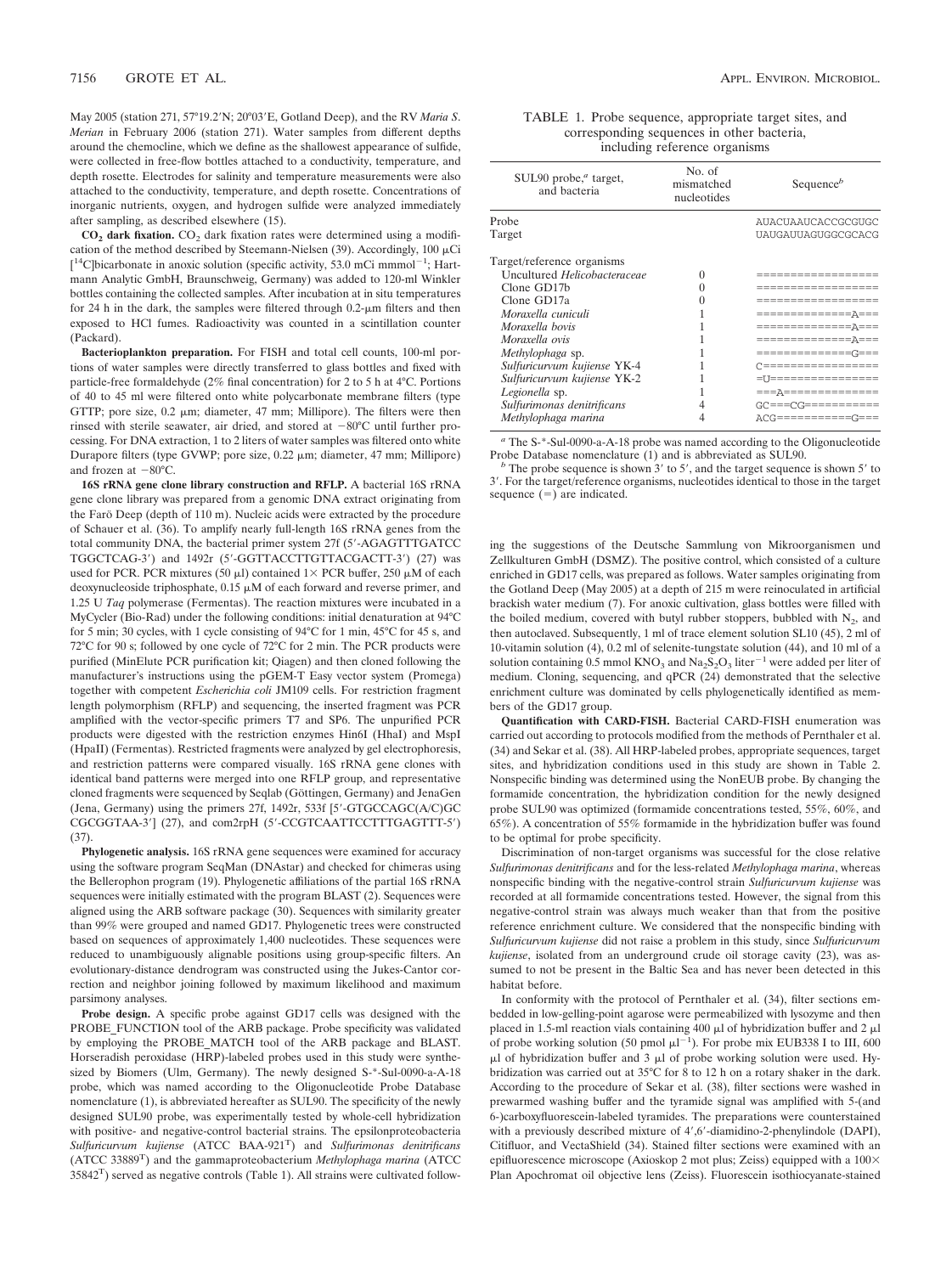| Probe             | Sequence $(5'$ to $3')$   | Positions <sup><math>b</math></sup> | Specificity                              | Reference  |
|-------------------|---------------------------|-------------------------------------|------------------------------------------|------------|
| EUB338 I          | GCTGCCTCCCGTAGGAGT        | 338-355                             | Most Bacteria                            |            |
| <b>EUB338 II</b>  | <b>GCAGCCACCCGTAGGTGT</b> | 338-355                             | Planctomycetales                         |            |
| <b>EUB338 III</b> | GCTGCCACCCGTAGGTGT        | 338-355                             | <i>Verrucomicrobiales</i>                |            |
| <b>NonEUB</b>     | ACTCCTACGGGAGGCAGC        |                                     | None (negative control)                  | 43         |
| <b>EPS549</b>     | CAGTGATTCCGAGTAACG        | 548-565                             | Epsilonproteobacteria                    | 29         |
| SUL <sub>90</sub> | <b>CGTGCGCCACTAATCATA</b> | $90 - 107$                          | Subgroup of <i>Epsilonproteobacteria</i> | This study |

TABLE 2. HRP-labeled oligonucleotide probes and hybridization conditions used in this study*<sup>a</sup>*

*<sup>a</sup>* The formamide concentration in the hybridization buffer was 55% for all probes.

*<sup>b</sup> Escherichia coli* 16S rRNA positions.

cells were counted, followed by the determination of DAPI-stained cells as an indicator of total prokaryotic abundance. At least 1,000 DAPI-stained cells in randomly distributed microscopic fields were counted for each filter section. Negative-control counts with probe NonEUB averaged 0.11 to 0.28% for both the Farö Deep and Gotland Deep in May 2005 and February 2006. Bacterial counting of both DAPI-stained samples and hybridized samples was usually done with a standard deviation of less than 7.5%.

**Quantification with real-time PCR.** An iCycler (Bio-Rad) and the iQ SYBR Green supermix were used for real-time PCR. A GD17-specific absolute DNA standard with a defined number of gene copies was prepared by amplifying inserted fragments of the GD17a clone (generated by the 27f/1492r primer pair [see above]) with the vector-specific primers T7 and SP6, resulting in a 1,661-bp PCR product. This was purified using the MinElute purification kit (Qiagen), and the PCR product concentration was determined using a NanoDrop ND-1000 spectrophotometer (NanoDrop Technologies). The copy number nanogram $^{-1}$ was calculated based on the weight and length of the PCR product as described previously (24). Eventually, GD17 16S rRNA genes were quantified based on a nested PCR approach by using the specific primers OST 1F (5-TCAGATGTG AAATCCAATGGCTCA-3; *Escherichia coli* positions 663 to 686) and OST 1R (5-CTTAGCGTCAGTTATGTTCCAGG-3; *E*. *coli* positions 803 to 825) as previously described (24). The conversion of environmental GD17 16S rRNA gene copy numbers into cell numbers was calculated based on the assumption of 2.3 16S rRNA gene copies per cell, which was previously reported as the average epsilonproteobacterial gene copy number (22). GD17 quantification was done with standard deviations of less than 2%.

**Statistical analyses.** Spearman rank correlations were used to investigate the relations among different parameters at significance levels of  $P \leq 0.01$ .

**Nucleotide sequence accession numbers.** Sequences were deposited in the GenBank database under accession numbers EF405797 (GD17b) and EF405798 (GD17a).



FIG. 1. Chemical parameters and the distribution and abundance of bacteria detected by CARD-FISH along the Faro¨ Deep redoxcline in August 2003. (A) Concentrations of  $H_2S$ ,  $O_2$ , and  $NO_3^-$ . (B) Vertical distributions of total cell numbers (DAPI), eubacteria (EUB), GD17, and epsilonproteobacterial (EPS) cell numbers. The broken horizontal line in panel B indicates the chemocline.

# **RESULTS**

**Physicochemical features.** The chemocline in the Faro Deep in 2003 was located at a depth of 108 m (Fig. 1A). A small overlap of nitrate and sulfide was detected around the chemocline. In the Gotland Deep in May 2005, sulfide was first detected at a depth of 208 m (Fig. 2A). This water profile lacked a clear overlap of sulfide and nitrate. In 2006, the Gotland Deep chemocline was difficult to define because of the extended overlap of oxygen and sulfide at a depth of 121 to 127 m (Fig. 3A).

**CO2 dark fixation rates.** In the oxic/sulfidic transition zone of the Gotland Deep, the  $CO_2$  fixation rates increased in May 2005 from 0.12  $\mu$ mol liter<sup>-1</sup> day<sup>-1</sup> at 206.5 m to 0.72  $\mu$ mol liter<sup>-1</sup> day<sup>-1</sup> at 215.5 m, with a maximum in the sulfidic area (Fig. 2A). In February 2006, the  $CO<sub>2</sub>$  fixation rates increased from 0.1  $\mu$ mol liter<sup>-1</sup> day<sup>-1</sup> at 123 m to the highest rate of 0.71  $\mu$ mol liter<sup>-1</sup> day<sup>-1</sup> at a depth of 132 m in the sulfidic zone (Fig. 3A). No measurements were done in 2003.

**16S rRNA gene clone library and probe design.** RFLP pattern evaluation of 159 16S rRNA gene clones showed 24 visually distinguishable RFLP groups. Representative clones of all RFLP groups which occurred more than once in the clone library were sequenced, accounting for a total of 21 RFLP patterns. Sequencing confirmed 12 phylogenetically different



FIG. 2. Chemical parameters and the distribution and abundance of bacteria detected by CARD-FISH along the Gotland Deep redoxcline in May 2005. (A) Concentrations of  $H_2$ S,  $O_2$ , N $O_3^-$ , and C $O_2$  and dark  $CO<sub>2</sub>$  fixation rates. (B) Vertical distributions of total cell numbers (DAPI), eubacteria (EUB), GD17, and epsilonproteobacterial (EPS) cell numbers. GD17\* cell numbers (bars) were determined by qPCR (as described in Materials and Methods). The broken horizontal line in panel B indicates the chemocline.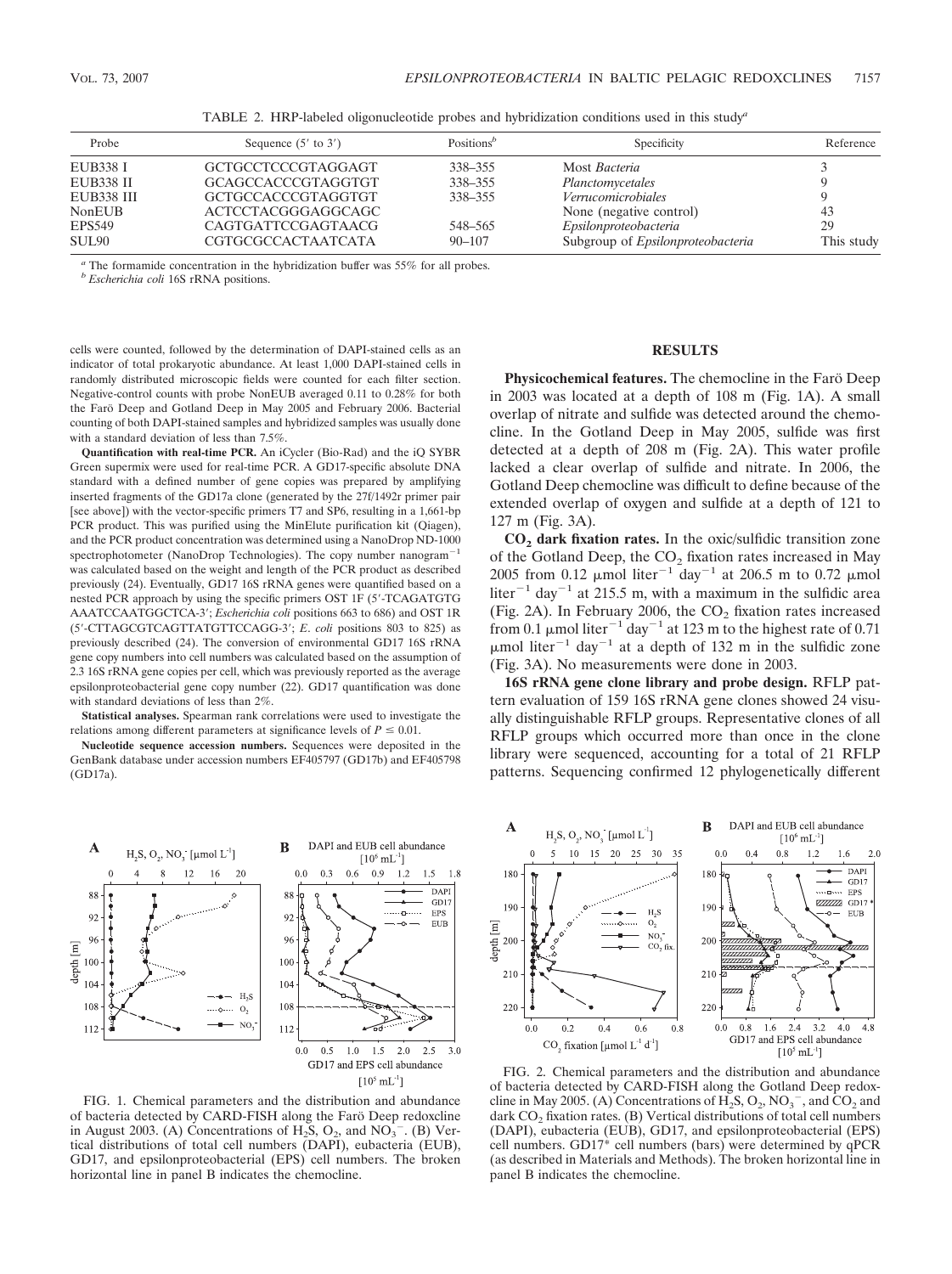

FIG. 3. Chemical parameters and the distribution and abundance of bacteria detected by CARD-FISH along the Gotland Deep redoxcline in February 2006. (A) Concentrations of  $H_2S$ ,  $O_2$ ,  $N\dot{O}_3^-$ , and CO<sub>2</sub> dark fixation rates. (B) Vertical distributions of total cell numbers (DAPI), eubacteria (EUB), GD17, and epsilonproteobacterial (EPS) cell numbers. The broken horizontal line in panel B indicates the chemocline.

clones (see Table S1 in the supplemental material). The most abundant RFLP group (21%) consisted of clones phylogenetically closest related to the epsilonproteobacterium "uncultured *Helicobacteraceae*" (5) within the *Sulfurimonas* cluster and probably represented members of a new species (Fig. 4). The nearly identical full-length 16S rRNA gene sequences of two clones as well as the "uncultured *Helicobacteraceae*" sequence were pooled and named group GD17, and the group-specific rRNA-targeting oligonucleotide probe SUL90 was designed for the GD17 group. Probe details and number of mismatches with cultured organisms are presented in Table 1.

**Quantification of bacteria by CARD-FISH.** The total prokaryotic abundance in the Farö Deep redoxcline in August 2003 varied between 3.9  $\times 10^5$  and  $1.5 \times 10^6$  cells ml<sup>-1</sup>, with maximal cell numbers within the redoxcline (Fig. 1B). Bacterial cell numbers followed the prokaryotic pattern, with 57% EUB338-positive cells. GD17 cells were absent at depths less than 104 m but increased in cell number, with a peak of 1.9  $\times$  $10^5$  cells ml<sup>-1</sup> at 110 m, i.e., shortly below the chemocline in the small overlap of nitrate and sulfide (Fig. 1A). The highest

percentage of GD17 cells accounted for 12.7% of all DAPIstained cells. The distribution and abundance of *Epsilonproteobacteria* and GD17 cells were very similar (Fig. 2B). The highest epsilonproteobacterial abundance  $(2.4 \times 10^5 \text{ cells})$  $ml^{-1}$ ), corresponding to 15.8% of all DAPI-stained cells, was located at 110 m.

In the Gotland Deep in May 2005, total prokaryotic abundance varied between  $1.0 \times 10^6$  and  $1.7 \times 10^6$  cells ml<sup>-1</sup> (Fig. 2B). Comparable to the situation in the Farö Deep, cell numbers were highest around the chemocline. Bacterial cell numbers followed the prokaryotic pattern, with 66% EUB338-positive cells. GD17 cells were detected from the suboxic zone to the sulfidic zone; their numbers varied between  $1.9 \times 10^4$  and  $1.5 \times 10^5$  cells ml<sup>-1</sup>. The highest cell numbers were located directly at the chemocline (Fig. 2B), where they accounted for 9.1% of all DAPI-stained cells. The vertical distribution and abundance of *Epsilonproteobacteria* and GD17 cells were again very similar, with cell numbers ranging from 2.0  $\times$  10<sup>4</sup> to 1.9  $\times$  $10^5$  cells ml<sup>-1</sup> (Fig. 2B).

In February 2006, total prokaryotic abundance in the Gotland Deep redoxcline varied between  $5.0 \times 10^5$  and  $1.6 \times 10^6$ cells  $ml^{-1}$ . In contrast to the other two profiles, maximal cell numbers were reached below the chemocline (Fig. 3B). Bacterial cell numbers followed the prokaryotic pattern, with a proportion of 56% EUB338-positive cells. GD17 cells occurred from the oxic zone to the sulfidic zone; in this interval, cell numbers ranged between  $9.4 \times 10^3$  and  $2.0 \times 10^5$  cells  $ml^{-1}$ . The highest cell numbers were detected within an extended suboxic-sulfidic transition zone at a depth of 124 to 128 m (Fig. 3A and B). The highest GD17 cell abundance which accounted for up to 15.6% of all DAPI-stained cells appeared in the prolonged overlap of oxygen and sulfide where nitrate could not be detected anymore (Fig. 3A). The distribution and abundance of *Epsilonproteobacteria* closely resembled those of GD17 (Fig. 3B). Cell abundances according to the different zones of the water column are summarized in Table S2 in the supplemental material. Based on Spearman rank correlation with a level of  $P \leq 0.01$ , there was no significant correlation between GD17 cell numbers and CO<sub>2</sub> fixation rates in 2005 and 2006.

All GD17 cell numbers determined in the three profiles (*n*



FIG. 4. Unrooted tree showing relationships of subgroup GD17 and its closest phylogenetic relatives within the *Epsilonproteobacteria*. The tree was constructed using the neighbor-joining method based on a comparison of approximately 1,400 nucleotides. *Escherichia coli* K-12 was used as an outgroup. Branching points supported by neighbor-joining, maximum likelihood, and maximum parsimony algorithms are marked by a black circle. GenBank database accession numbers are given in parentheses. Bar, 10 substitutions per 100 nucleotides. The boxed area denotes subgroup GD17 as the target sequence of gene probe SUL90.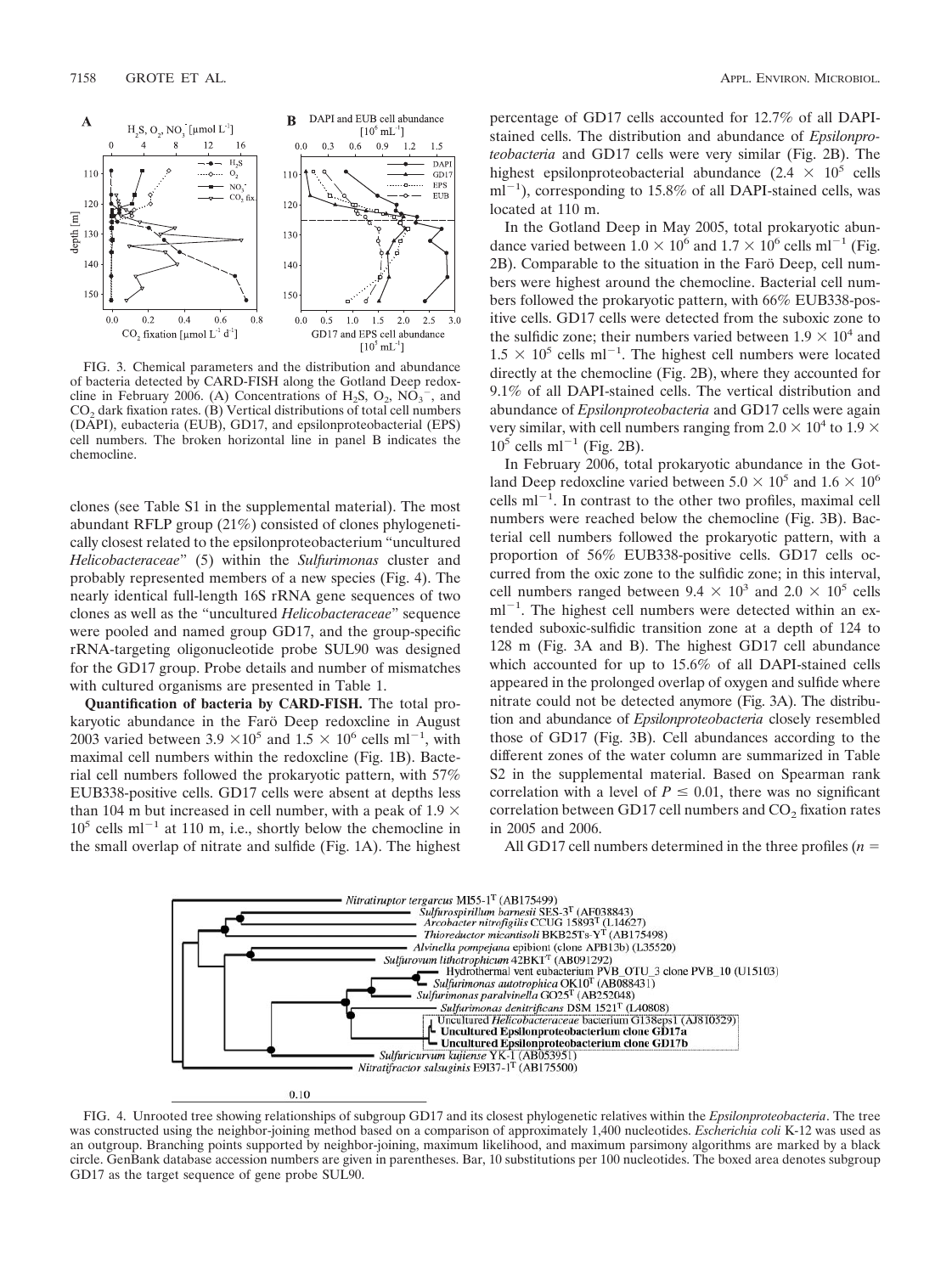

FIG. 5. Relationship between GD17 and *Epsilonproteobacteria* (EPS) cell numbers in central Baltic Sea redoxclines. Data points originated from the Faro¨ Deep in 2003 and the Gotland Deep in 2005 and 2006. The straight line is the regression line.

37) were plotted against the corresponding epsilonproteobacterial cell numbers (Fig. 5). The relationship between EPS and GD17 cell numbers was significant (Spearman's rho  $= 0.95$ ,  $P \leq 0.01$ ). In order to estimate the proportion of GD17 cells, the slope of a regression line was calculated, assuming the same amount of error in GD17 and epsilonproteobacterial cell counts. Data points scattered around the regression line with most of the data points located slightly below it, resulting in an average GD17/*Epsilonproteobacteria* ratio of  $0.94 \pm 0.048$ .

The GD17 cell abundances of all three profiles were compared to the respective occurrence of nitrate and sulfide in the water column (Fig. 6). Areas with a nitrate concentration of 6.7 to 1.2  $\mu$ mol liter<sup>-1</sup> were in general associated with low GD17 cell numbers. The highest GD17 cell numbers were recorded for depths with coexistence of nitrate and sulfide or concentrations near the detection limit. However, even in deeper layers where solely sulfide in concentrations of 5.0 to 16.7  $\mu$ mol liter<sup>-1</sup> could be measured, GD17 cell abundance remained high.

**Quantification of 16S rRNA genes by real-time PCR.** For the Gotland Deep redoxcline in May 2005, GD17 16S rRNA gene numbers in the range of  $9.3 \times 10^3$  to  $1.1 \times 10^6$  copies ml<sup>-1</sup> were determined. The highest numbers (3.5 to  $10^5$  to  $1.1 \times 10^6$ copies  $ml^{-1}$ ) were detected directly at the chemocline. Conversion into GD17 cell numbers showed that these were particularly comparable to the cell numbers determined by CARD-FISH in the area of the highest cell numbers (Fig. 2B). An exception was at a depth of 202 m, where the cell counts determined by qPCR were approximately three times higher. However, based on Spearman rank correlation with a level of  $P \leq 0.01$ , cell counts determined by qPCR and FISH correlated significantly.

## **DISCUSSION**

**Specificity and applicability of probe SUL90.** High-resolution in situ quantification of an already identified epsilonproteobacterium from Baltic Sea redoxclines (5, 18, 24) was obtained by designing a specific 16S rRNA-targeting oligonucleotide probe based on a culture-independent PCR clone library approach. Probe SUL90 was selected, since it was fully complementary to the three target sequences. Furthermore, the target region in the 16S rRNA of the probe was shown to



FIG. 6. Box plot of grouped GD17 cell abundances from the Farö Deep in 2003, the Gotland Deep in 2005 and 2006 versus the occurrence of nitrate and sulfide in the water column. The number of data points included in each box is indicated.

be accessible for probe binding in *Escherichia coli* (13). There have already been two attempts to estimate absolute GD17 related cell numbers within pelagic redoxclines of the central Baltic Sea using methods independent of gene probes (24, 26). These attempts consisted of highly specific qPCR and calculations based on stimulation experiments. With maximal cell numbers of  $1 \times 10^5$  to  $5 \times 10^5$  cells ml<sup>-1</sup>, these indirect methods revealed cell numbers for the redoxcline that were comparable to those determined by the CARD-FISH approach (Fig. 1B to 3B), a finding that further confirms the applicability of gene probe SUL90.

**Potential ecological role of epsilonproteobacterium GD17 in Baltic Sea redoxclines.** The vertical distribution of *Epsilonproteobacteria* in central Baltic Sea redoxclines was similar to the profiles described by Lin et al. (29) for redoxclines of the Black Sea and the Cariaco Basin. Analogous to these habitats, *Epsilonproteobacteria* in the Baltic Sea redoxclines were nearly absent in the upper oxygenated layer, reached relatively high abundances of 11 to 16% of total cell numbers around the chemocline, and were still present in significant numbers in the sulfidic zone. Even higher epsilonproteobacterial abundance of up to 30% were recorded for the Cariaco Basin and the Black Sea redoxclines (29). Nevertheless, absolute epsilonproteobacterial cell numbers were comparable because of generally higher total cell counts in Baltic Sea redoxclines (Fig. 1B to 3B).

The presence of specific epsilonproteobacterial taxa related to the *Sulfurimonas* group was also demonstrated for the Cariaco Basin by 16S rRNA gene clone libraries (31) and for the Black Sea by terminal RFLP fingerprinting (42). The results of both studies suggested that the *Sulfurimonas* group is globally distributed in this type of habitat. For the central Baltic Sea redoxclines, we were able to demonstrate that nearly all of the *Epsilonproteobacteria* (on average 94%) detectable by CARD-FISH belong to a single phylogenetic subgroup (Fig. 5). Special physicochemical conditions affect the availability of electron donors and acceptors in these pelagic redoxclines, and their availability may not be stable over time. Bacteria that are active along a suboxic-sulfidic transition zone should possess adaptations to react to changes in energy sources, and it seems that the best-adapted *Epsilonproteobacteria* in Baltic Sea redoxclines were members of group GD17.

*Epsilonproteobacteria* have been suggested to be strongly involved in the cycling of carbon, nitrogen and sulfur com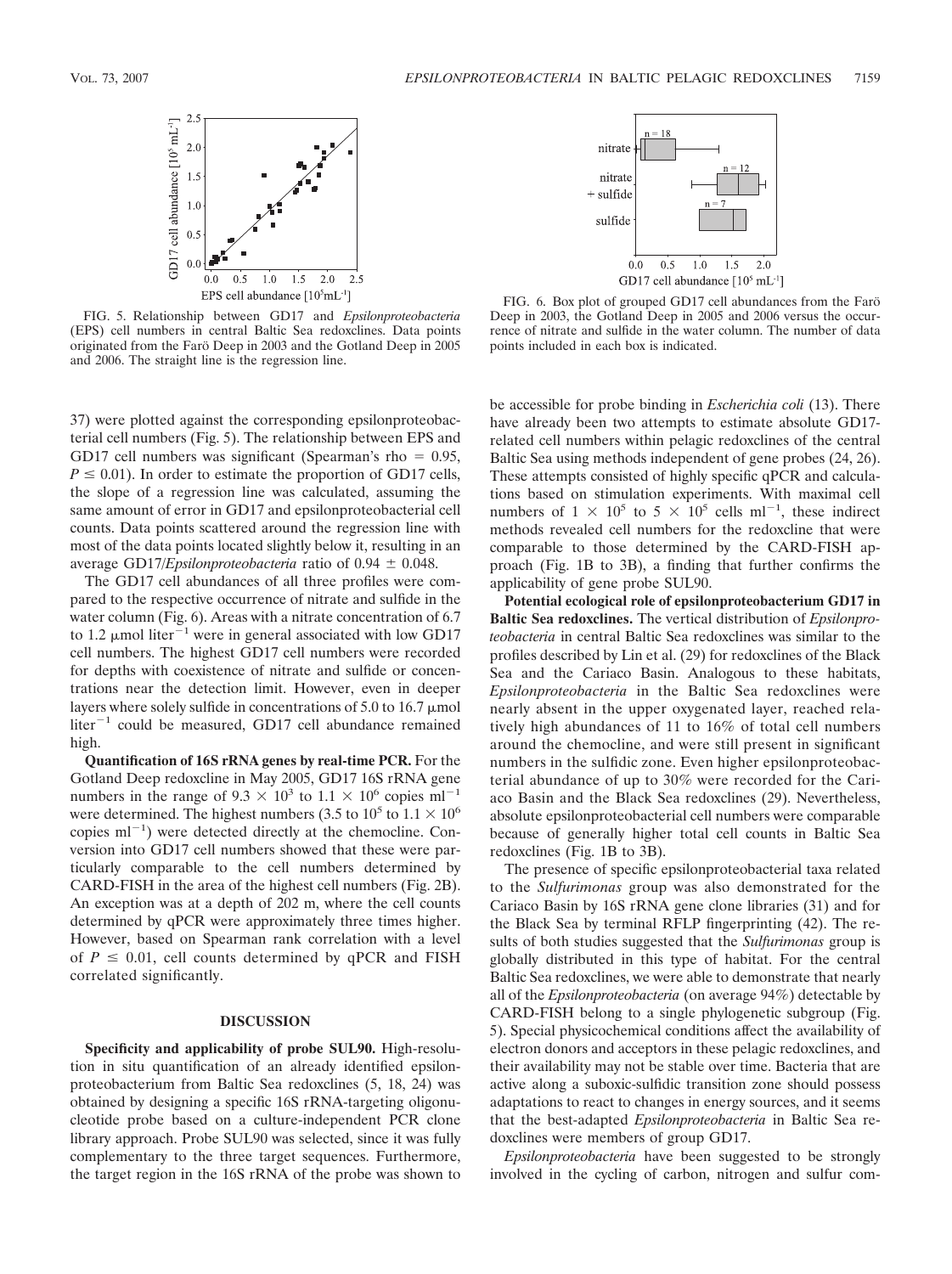pounds in sulfidic habitats, especially at oxic-anoxic interfaces (8). Additionally, the ecological significance of chemoautotrophic *Epsilonproteobacteria* concerning chemoautotrophic production fueled by reduced sulfur species at oxic-anoxic interfaces has been demonstrated (31, 41). Likewise, previous studies (5) pointed to a key role for group GD17 in catalyzing autotrophic denitrification, which is the main process for nitrogen removal in oxic-anoxic interfaces of the central Baltic Sea (17).

The group GD17 distribution, as determined by CARD-FISH (Fig. 1B to 3B) but especially by the qPCR data for the 2005 sampling (Fig. 2B), supported a restricted high-activity zone of this organism around the chemocline. If all  $CO<sub>2</sub>$  fixation activity attributed to this area of the Baltic Sea was due to GD17 cells, maximal  $CO<sub>2</sub>$  fixation rates would account for 2 to 11 fg of C day<sup>-1</sup> cell<sup>-1</sup>. Based on an individual cell biomass of 20 fg (14), this would result in cell doubling times of 2 to 12 days, which is much longer than previously determined by stimulation experiments (5, 26). Due to substantially higher CO<sub>2</sub> fixation rates in 2006 (Fig. 3A), analogous calculations for the chemocline yield maximal  $CO<sub>2</sub>$  fixation of 3 to 20 fg C  $day^{-1}$  cell<sup>-1</sup>, corresponding to cell doubling times of 1 to 7 days. These differences in the potential  $CO<sub>2</sub>$  fixation activity of GD17 cells could be due to different nutrient availabilities in situ. Advective water transport into depths of 100 to 150 m in the central Gotland Basin is a frequent phenomenon and also occurs in addition to the major inflow events into the Baltic Sea (32). Lateral intrusions as well as internal waves result in smallscale turbulence, which can potentially produce local mixing events (28) and, in turn, temporal mixing of  $H_2S$ - and  $NO_3$ <sup>-</sup>containing water. The frequency and magnitude of such mixing events, however, are presently unknown.

Interestingly, the  $CO<sub>2</sub>$  fixation maxima were usually located several meters below the chemocline (Fig. 2 and 3), which is similar to findings from the Black Sea (20) and the Cariaco Trench (41). Moreover, for the Baltic Sea, it has been demonstrated that 20 to 40% of the total cell numbers within this area can consist of chemoautotrophic cells (21). GD17 cell numbers were still relatively high within these maxima (Fig. 2, 3, and 6), but it is not very probable that group GD17 was responsible for this deep peak in  $CO<sub>2</sub>$  dark fixation based on autotrophic denitrification because nitrate does not occur in this layer. This could indicate other physiological capacities of GD17 cells as, e.g., microbial sulfur oxidation via reduction of particulate metal oxides, such as manganese oxide or iron oxide. However, it is unknown whether GD17 cells could be capable of using other inorganic electron donors and acceptors or even organic substances for gaining energy in these layers. So far, 16S rRNA gene and 16S rRNA (24) distribution data still indicate a more restricted activity zone of group GD17 closely around the chemocline. Still, our results support the previous proposed broader physiological capacity of this organism (25, 26).

#### **ACKNOWLEDGMENTS**

We are very grateful to the captains and crews of the RV *Alexander von Humboldt*, RV *Alkor*, and RV *Maria S*. *Merian* for their excellent support during sampling cruises. The excellent technical assistance of Heike Brockmöller, Bärbel Buuk, and Annett Grüttmüller is greatly appreciated. Evgeniy Yakushev helped with chemical fieldwork.

This work was funded by the Leibniz-Institut für Ostseeforschung Warnemünde and a DFG grant (LA 1466/4-1) to M.L.

#### **REFERENCES**

- 1. **Alm, E. W., D. B. Oerther, N. Larsen, D. A. Stahl, and L. Raskin.** 1996. The Oligonucleotide Probe Database. Appl. Environ. Microbiol. **62:**3557–3559.
- 2. **Altschul, S. F., W. Gish, W. Miller, E. W. Myers, and D. J. Lipman.** 1990. Basic local alignment search tool. J. Mol. Biol. **215:**403–410.
- 3. **Amann, R. I., B. J. Binder, R. J. Olson, S. W. Chisholm, R. Devereux, and D. A. Stahl.** 1990. Combination of 16S rRNA-targeted oligonucleotide probes with flow cytometry for analyzing mixed microbial populations. Appl. Environ. Microbiol. **56:**1919–1925.
- 4. **Balch, W. E., G. E. Fox, L. J. Magrum, C. R. Woese, and R. S. Wolfe.** 1979. Methanogens: reevaluation of a unique biological group. Microbiol. Rev. **43:**260–296.
- 5. Brettar, I., M. Labrenz, S. Flavier, J. Bötel, H. Kuosa, R. Christen, and **M. G. Ho¨fle.** 2006. Identification of a *Thiomicrospira denitrificans*-like epsilonproteobacterium as a catalyst for autotrophic denitrification in the central Baltic Sea. Appl. Environ. Microbiol. **72:**1364–1372.
- 6. **Brettar, I., and G. Rheinheimer.** 1991. Denitrification in the Central Baltic: evidence for H2S-oxidation as motor of denitrification at the oxic-anoxic interface. Mar. Ecol. Prog. Ser. **77:**157–169.
- 7. **Bruns, A., H. Cypionka, and J. Overmann.** 2002. Cyclic AMP and acyl homoserine lactones increase the cultivation efficiency of heterotrophic bacteria from the central Baltic Sea. Appl. Environ. Microbiol. **68:**3978–3987.
- 8. **Campbell, B. J., A. S. Engel, M. L. Porter, and K. Takai.** 2006. The versatile ε-proteobacteria: key players in sulphidic habitats. Nat. Rev. Microbiol. **4:**458–468.
- 9. **Daims, H., A. Bruhl, R. Amann, K.-H. Schleifer, and M. Wagner.** 1999. The domain-specific probe EUB338 is insufficient for the detection of all Bacteria: development and evaluation of a more comprehensive probe set. Syst. Appl. Microbiol. **22:**434–444.
- 10. **Detmer, A. E., H. C. Giesenhagen, V. M. Trenkel, H. Auf dem Venne, and F. J. Jochem.** 1993. Phototrophic and heterotrophic pico- and nanoplankton in anoxic depths of the central Baltic Sea. Mar. Ecol. Prog. Ser. **99:**197–203.
- 11. **Engel, A. S., N. Lee, M. L. Porter, L. A. Stern, P. C. Bennett, and M. Wagner.** 2003. Filamentous "*Epsilonproteobacteria*" dominate microbial mats from sulfidic cave springs. Appl. Environ. Microbiol. **69:**5503–5511.
- 12. **Engel, A. S., M. L. Porter, L. A. Stern, S. Quinlan, and P. C. Bennett.** 2004. Bacterial diversity and ecosystem function of filamentous microbial mats from aphotic (cave) sulfidic springs dominated by chemolithoautotrophic "*Epsilonproteobacteria*." FEMS Microbiol. Ecol. **51:**31–53.
- 13. **Fuchs, B. M., G. Wallner, W. Beisker, I. Schwippl, W. Ludwig, and R. Amann.** 1998. Flow cytometric analysis of the in situ accessibility of *Escherichia coli* 16S rRNA for fluorescently labeled oligonucleotide probes. Appl. Environ. Microbiol. **64:**4973–4982.
- 14. **Fuhrman, J. A., T. D. Sleeter, C. A. Carlson, and L. M. Proctor.** 1989. Dominance of bacterial biomass in the Sargasso Sea and its ecological implications. Mar. Ecol. Prog. Ser. **57:**207–217.
- 15. **Grasshoff, K., M. Erhardt, and K. Kremling (ed.).** 1983. Methods of seawater analysis. Verlag Chemie, Weinheim, Germany.
- 16. **Hallberg, R. O.** 1972. Sedimentary sulfide mineral formation—an energy circuit system approach. Mineral Deposita **7:**189–201.
- 17. **Hannig, M., G. Lavik, M. M. M. Kuypers, D. Woebken, W. Martens-**Habbena, and K. Jürgens. 2007. Shift from denitrification to anammox after inflow events in the central Baltic Sea. Limnol. Oceanogr. **52:**1336–1345.
- 18. **Höfle, M. G., S. Flavier, R. Christen, J. Bötel, M. Labrenz, and I. Brettar.** 2005. Retrieval of nearly complete 16S rRNA gene sequences from environmental DNA following 16S rRNA-based community fingerprinting. Environ. Microbiol. **7:**670–675.
- 19. **Huber, T., G. Faulkner, and P. Hugenholtz.** 2004. Bellerophon: a program to detect chimeric sequences in multiple sequence alignments. Bioinformatics **20:**2317–2319.
- 20. **Jørgensen, B. B., H. Fossing, C. O. Wirsen, and H. W. Jannasch.** 1991. Sulfide oxidation in the anoxic Black Sea chemocline. Deep-Sea Res. **38:** S1083–S1103.
- 21. **Jost, G., M. V. Zubkov, E. Yakushev, M. Labrenz, and K. Jürgens.** High abundance and dark  $CO<sub>2</sub>$  fixation of chemolithoautotrophic prokaryotes in anoxic waters of the Baltic Sea. Limnol. Oceanogr., in press.
- 22. **Klappenbach, J. A., P. R. Saxman, J. R. Cole, and T. M. Schmidt.** 2001. rrndb: the Ribosomal RNA Operon Copy Number Database. Nucleic Acids Res. **29:**181–184.
- 23. **Kodama, Y., and K. Watanabe.** 2004. *Sulfuricurvum kujiense* gen. nov., sp. nov., a facultatively anaerobic, chemolithoautotrophic, sulfur-oxidizing bacterium isolated from an underground crude-oil storage cavity. Int. J. Syst. Evol. Microbiol. **54:**2297–2300.
- 24. Labrenz, M., I. Brettar, R. Christen, S. Flavier, J. Bötel, and M. G. Höfle. 2004. Development and application of a real-time PCR approach for quantification of uncultured bacteria in the central Baltic Sea. Appl. Environ. Microbiol. **70:**4971–4979.
- 25. Labrenz, M., G. Jost, and K. Jürgens. 2007. Distribution of abundant prokaryotic organisms in the water column of the central Baltic Sea with an oxic-anoxic interface. Aquat. Microb. Ecol. **46:**177–190.
- 26. **Labrenz, M., G. Jost, C. Pohl, S. Beckmann, W. Martens-Habbena, and K.**